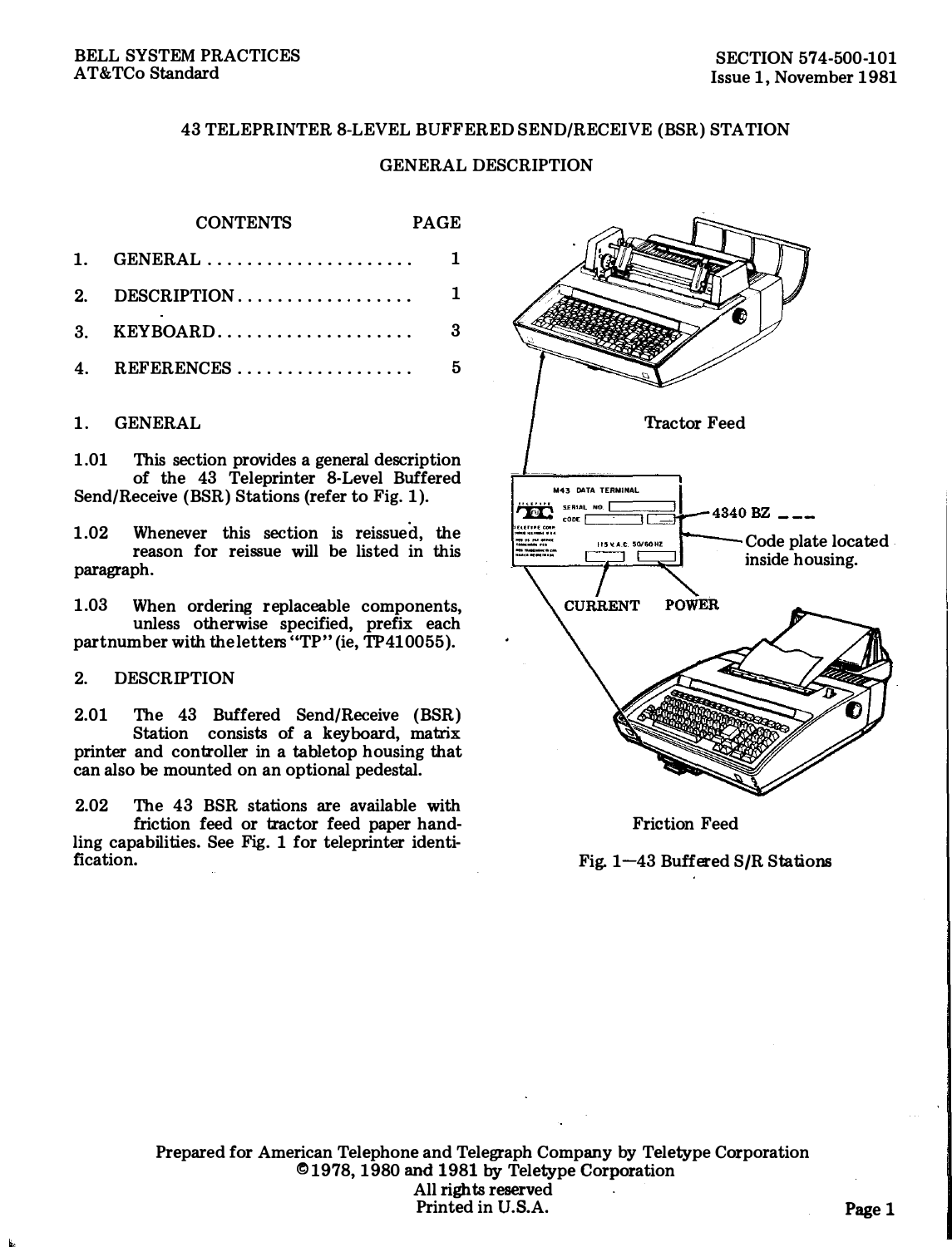#### SECTION 574-500-101

Í

2.03 The station, feature group, EIA cable and documents are ordered in combinations of USOC codes and the material is furnished in separate cartons. The 43 buffered station (factory furnished without a feature group that determines its operating characteristics) must be assembled according to Specification 51055S before the BSR station is installed.

2.04 The 43 BSR stations are furnished with a ribbon cartridge and the stations include a paper holder with mounting hardware (TF) or a paper supply assembly and a roll of paper (FF). An optional paper winder can be attached to friction feed printers and an optional copy holder can be attached to either version.

2.05 The buffers in these stations provide for off-line data preparation (message enter, enter, and store), batch transmission, and line speeds higher than the continuous printing rate.

2.06 Operating speeds are 110, 200, 300, 600, 1200 or 1800 baud using an 8-bit character structure in an asynchronous format with 33/35 ASCII protocol.

2.07 Printout is on a 10 character per inch matrix-style printer. The SO-column friction feed teleprinter uses 8-1/2 inch wide singleply roll-type paper and the tractor feed teleprinter uses multicopy paper 3-1/2 to 12 inches wide with a maximum of 100 columns. See paragraph 2.10 for paper specifications.

2.08 A 7 by 9 dot matrix produces up-low character shapes for ASCII printing graphics and special symbols for 32 ASCII control codes.

2.09 The teleprinter interface is EIA-type RS-232.C and is intended for use with an

external full duplex data set for use on switched network or private lines.

2.10 Paper for the friction feed printer is the standard single-ply, 8-1/2 inches wide, 5 inch diameter roll paper. Paper for the tractor feed printer may range from 3-1/2 to 12 inches wide with standard sprocket hole size and spacing. It may be standard weight, single-ply or multicopy paper consisting of the original and up to two additional copies. Section 570-008-010 provides detailed specifications on the paper and ribbon.

2.11 Inking is provided by a readily replaceable cartridge with ribbon (430035), available from Teletype Corporation.

2.12 The buffered teleprinter operates on 115 Vac ±10 percent at 50 or 60 hertz. Power to the station is approximately 84 watts and is controlled by an on-off rocker switch located at the right rear of the housing.

2.13 The 43 teleprinter 8-level BSR station arrangement consists of a 43 BSR friction feed (USOC 4BF) or tractor feed (USOC 4BG) teleprinter, a feature group (USOC 4BQ), How To Operate Manual 999-300-135, Installation and Removal, Section 574-500-201, and Testing, Section 574-500-502, and one of the following EIA cables:

| Description                      | <b>USOC</b> Assigned |
|----------------------------------|----------------------|
| $430569$ Cable Assembly $-$ 3 ft | <b>WES</b> (8J)      |
| 408065 Cable Assembly $-7$ ft    | WES(4U)              |
| 408066 Cable Assembly $-12$ ft   | <b>WES</b> (87)      |
| 408067 Cable Assembly $-25$ ft   | <b>WES</b> (88)      |
| $408068$ Cable Assembly $-50$ ft | <b>WES</b> (89)      |

2.14 The friction feed teleprinter weight is 32 pounds and the tractor feed teleprinter weight is 34 pounds.



Fig. 2-Interface Ports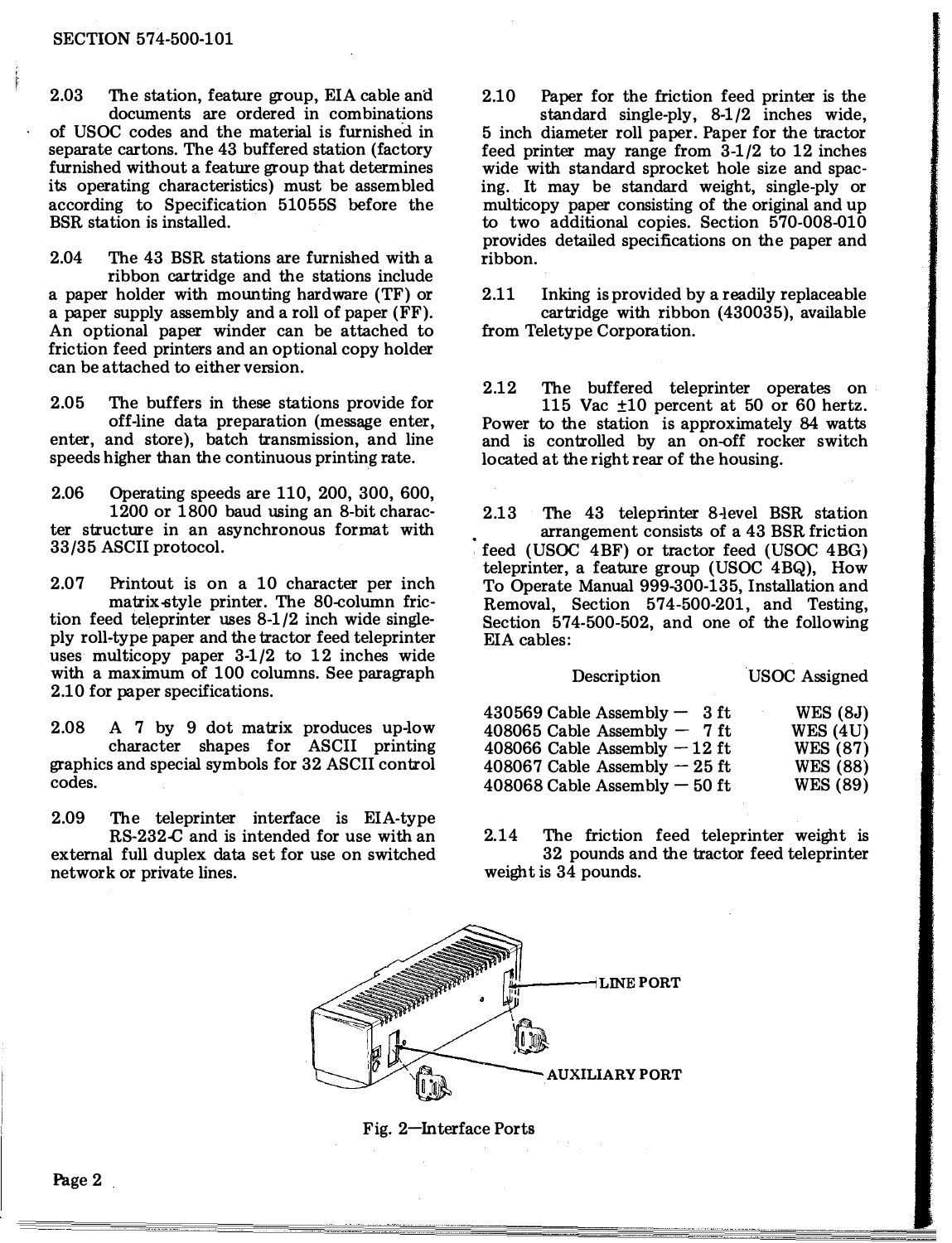# 3. KEYBOARD

3.01 The keytop arrangement is divided into three major groups according to function or purpose. They are the operational controls and status indicators, the basic keyboard and the numeric/ edit pad.

3.02 The operational controls and status indicators for the teleprinter are briefly described in Fig. 3.



Fig. 3-Dperational Controls and Status Indicators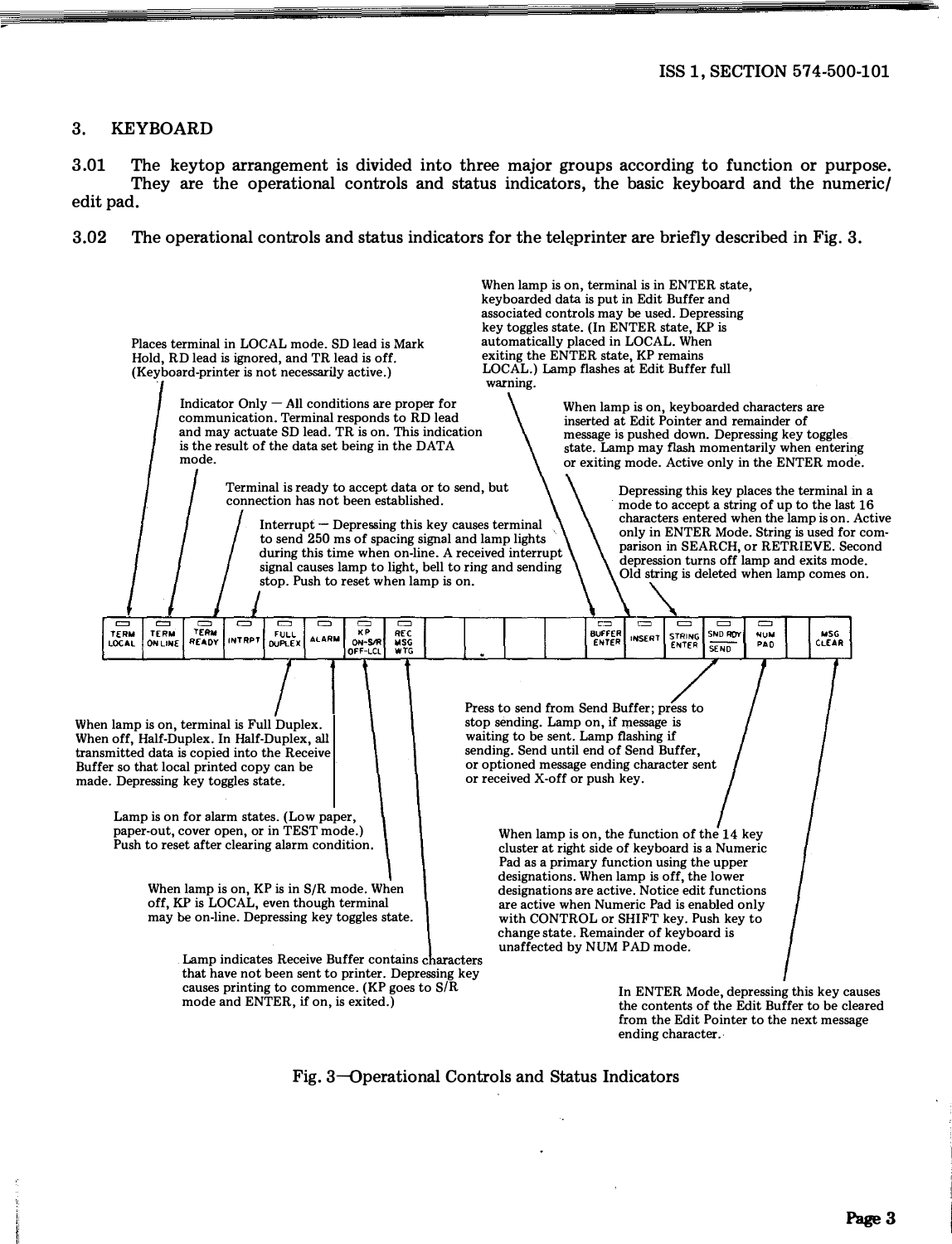### SECTION 574-500-101

3.03 The basic keyboard layout is shoWn in Fig. 4 along with brief descriptions on the keyboard printer operation of several special keys.

ESC 1  $(CRTL1)$  - Sets horizontal tab stop at current printer column position.

- ESC 2 (CTRL  $2$ ) Clears all horizontal tab stops stored in the volatile memory.
- ESC 5 (CTRL  $5$ ) Sets vertical tab stop at current printer line position.
- ESC 6 (CTRL  $6$ ) Clears all vertical tab stops stored in the volatile memory.

ESC  $H -$ Prepares terminal to resend last message.

• Several escape sequence functions

ESC 1 (lower case L)  $(CRTL 7)$  – Sets left margin.

- ESC x (CTRL 9) -- Clears left margin. CTRL 9 also clears right margin.
- ESC y (CTRL  $3$ ) Restores terminal to the preset horizontal and vertical tab values.

Note: The escape sequence will be sent on-line or entered in the edit buffer when the control character (if shown in parentheses) is operated locally. Right margin set (CTRL 8) and right margin release (CTRL 0) are local functions only and are not entered in the edit buffer.



Fig. 4-Basic Keyboard Layout

Page 4